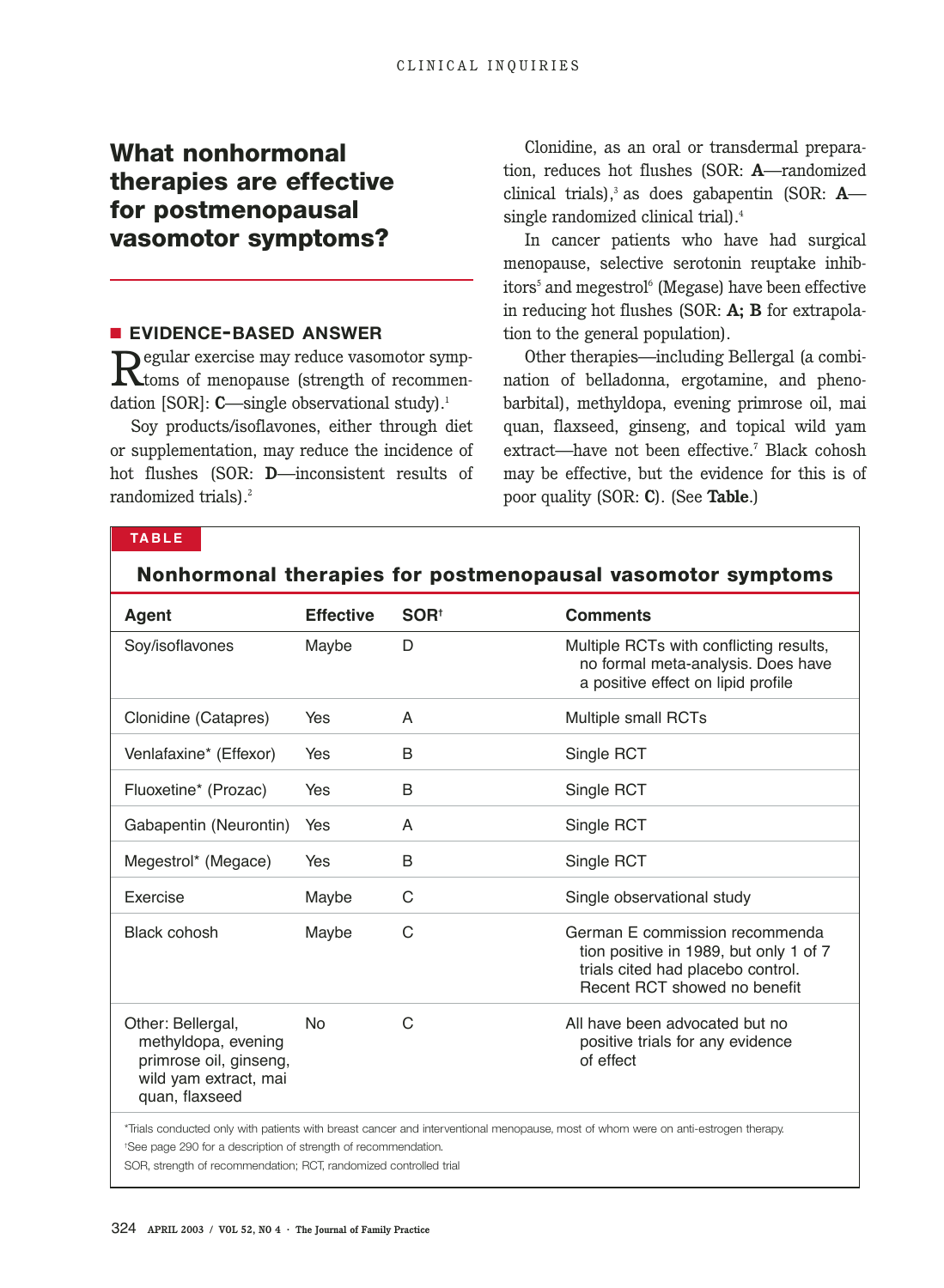#### ■ **EVIDENCE SUMMARY**

Hormone replacement therapy (HRT) is the standard treatment for vasomotor symptoms of menopause, and it is effective for this indication. With recent studies showing no benefit from longterm HRT for menopausal women and increased adverse effects with its use (especially for women at risk for coronary heart disease), there has been increased interest in nonhormonal treatments for these symptoms.

A small number of randomized clinical trials have studied treatments other than HRT for the control of vasomotor symptoms of menopause. As a group, these trials have been short-term and have involved small numbers of patients. A disproportionate number of trials have been completed in breast cancer survivors, since these patients tend to have more severe vasomotor symptoms as a result of their anti-estrogenic therapies. Whether these results can be generalized to all postmenopausal women with vasomotor symptoms cannot be determined from the evidence.

Eleven randomized trials of *soy protein/ isoflavone* used placebo controls. Results were mixed, with 7 trials showing no effect and 4 showing a reduction in hot flushes in comparison with placebo. Studies reporting a positive effect showed approximately a 15% reduction in episodes in comparison with placebo. In one 6-month trial, there was a correlation between hot flushes and urinary isoflavone excretion regardless of treatment group, suggesting a confounding effect of dietary intake of isoflavone.

Five of six randomized controlled trials of *clonidine* have shown a reduction in frequency of hot flushes ranging from 14%–50% compared with placebo. One trial, which used oral clonidine 0.1 mg daily, also reported an improved quality of life for the treatment group. A single randomized trial has shown that *gabapentin,* at a dose of 900 mg/day, is effective in reducing both frequency and severity of hot flashes.<sup>4</sup>

Trials of specific *selective serotonin reuptake inhibitors* have been completed in patients with vasomotor symptoms secondary to breast cancer

therapies. Individual randomized controlled trials of venlafaxine and fluoxetine have proven these agents effective, and a preliminary open-labeled trial of paroxetine has also suggested benefit.

Several reviews suggest *black cohosh* may be effective for short-term treatment, and it is used in Germany for this indication. The trials we found were not placebo-controlled, however, and the safety of this agent is controversial. A single English-language placebo-controlled trial did not show any benefit for black cohosh.

### ■ **RECOMMENDATIONS FROM OTHERS**

The American College of Obstetrics and Gynecology clinical management guideline, "The use of botanicals for management of menopausal symptoms," gives a level **C** recommendation (consensus and expert opinion) that "Soy and isoflavone may be helpful in short-term  $(\leq 2 \text{ years})$  treatment of vasomotor symptoms" and "black cohosh may be helpful in the short-term (≤6 months) treatment of women with vasomotor symptoms." They note that "given the possibility that these compounds may interact with estrogen, these agents should not be considered free of potential harm in women with estrogen-dependent cancers."8

The North American Menopause Society notes that behavior changes, such as moderate exercise and avoidance of hot-flush triggers, may prevent some hot flushes, although there is only anecdotal evidence for this. The efficacy of paced respiration—deep, slow abdominal breathing—to lessen hot flushes has been shown in a small trial. The society states that other alternative therapies have not been shown to be efficacious, except for moderate quantities of soy products.<sup>9</sup>

The Medical Letter says the evidence that phytoestrogens are helpful for menopausal women comes mostly from epidemiological studies. The long-term adverse effects of phytoestrogen consumption are not known.10

*Dan Brewer, MD, Department of Family Medicine, University of Tennessee–Knoxville; Joan Nashelsky, MLS, Family Practice Inquiries Network, East Lansing, Mich*